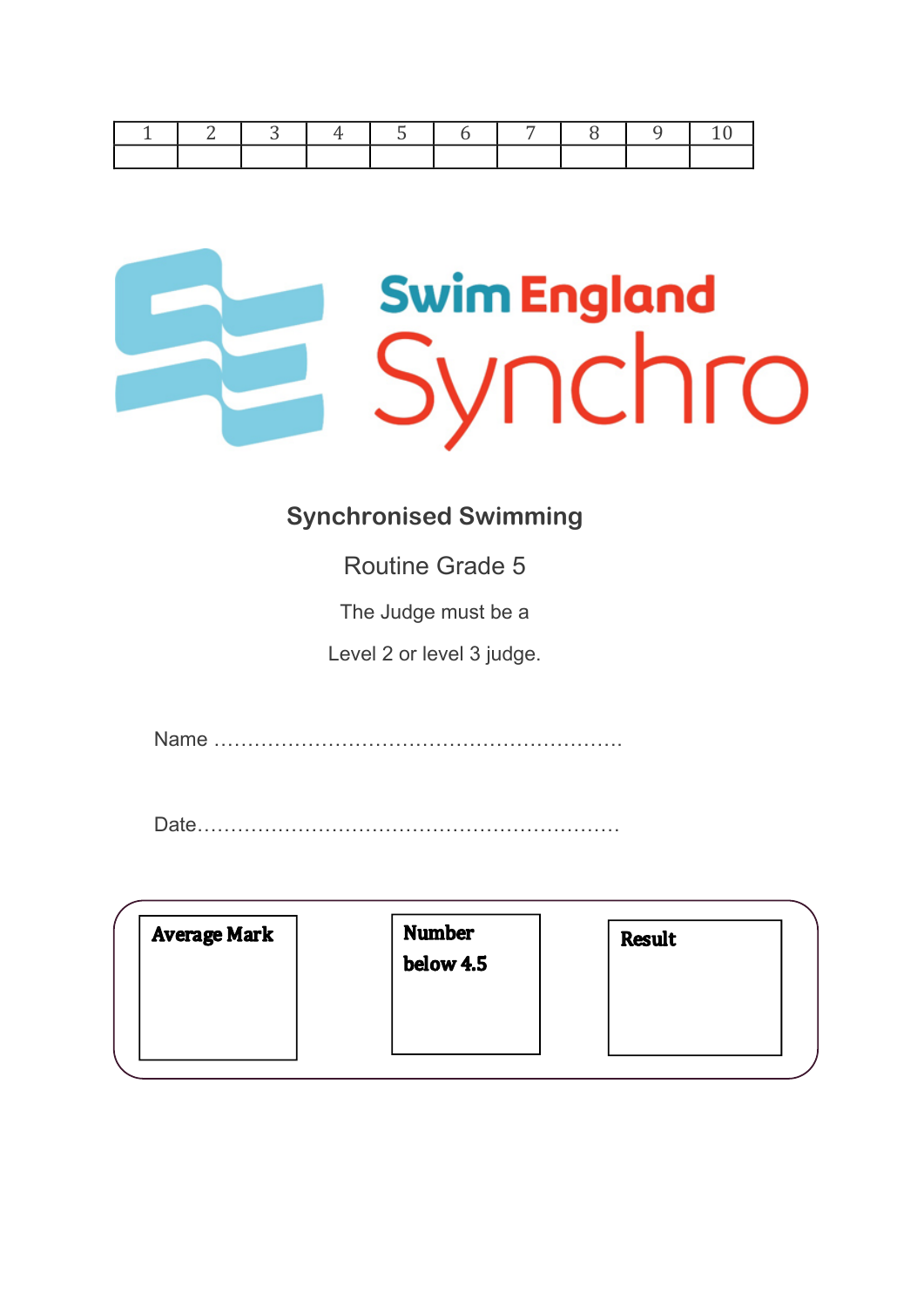# **CONTENT**

- 1. Walk on with presentation assume a start pose followed by solo deck work, dive entry followed immediately followed by a foot first boost.
- 2. Double arm eggbeater 8metres travelling in all directions. (2metres in each direction).
- 3. 2 head first boosts both with double arms, 1 must contain a twirl.
- 4. 5 metres torpedo scull. Sit up forwards into eggbeater, followed by 5 metres forward double arm eggbeater
- 5. Side Flutter kick followed by a rapid transition into a Front Pike Position followed immediately by a rapid double leg walk over into Torpedo Scull followed by a smooth transition into double arm eggbeater
- 6. Full vertical twist in off angle position (position optional) .
- 7. Combined spin of 360 degrees down and 360 degrees up. Leg position optional.
- 8. Fishtail into vertical, followed by pikeout and up to the surface followed by two counts of 8 of double arm egg beater to metronome (160bpm) .
- 9. Table top to fishtail, to vertical. Vertical twirl to table top, return to vertical finished with a 360 degree spin. (160bpm) 1 count for each move except spin in 4 counts.
- 10. Technical team element number 2 to metronome 8 counts per transition. (160bpm)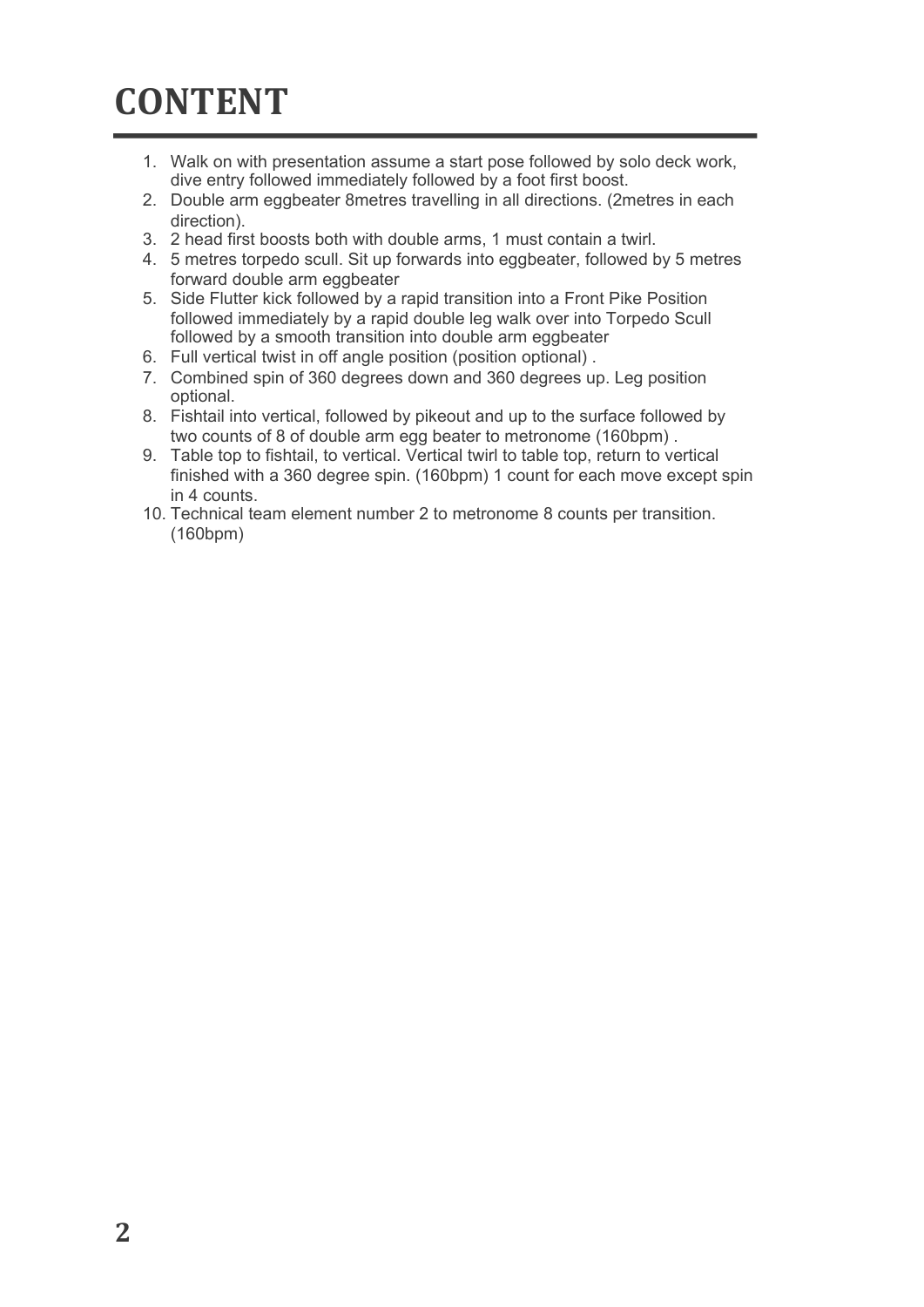# **ROUTINE GRADE 5**

Focus on Deckwork, entries, travel and *hybrids.*

#### **ELEMENT 1**

Walk on with presentation and assume a start pose followed by solo deck work. Dive entry immediately followed by a foot first thrust to a Vertical Position followed by a rapid vertical descent.

**MINIMUM REQUIREMENT FOR 5.0** *Extension and control shown on the deckwork- make eye contact with Judge* The foot first thrust should be at least 5 metres from the side of pool *Hip bones dry on foot first thrust*

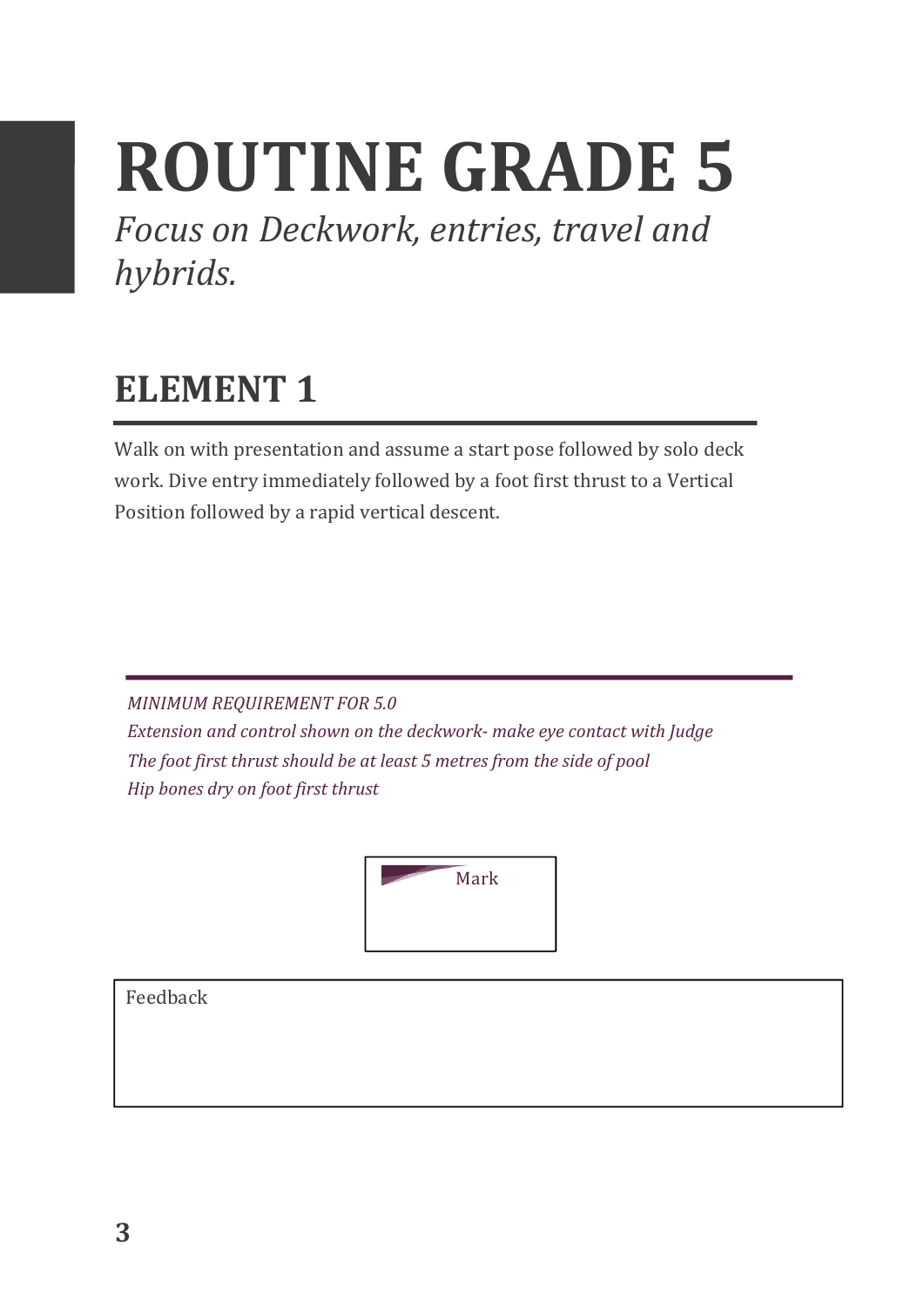Double arm eggbeater 8metres travelling in all directions. (2metres in each direction). Travel should continue in the same direction for 8 metres, with the body rotating 90  $^{\circ}$  every 2 metres.

**MINIMUM REQUIREMENT FOR 5.0** *Clavicles dry Continuous travel.* Arms and shoulders stable throughout

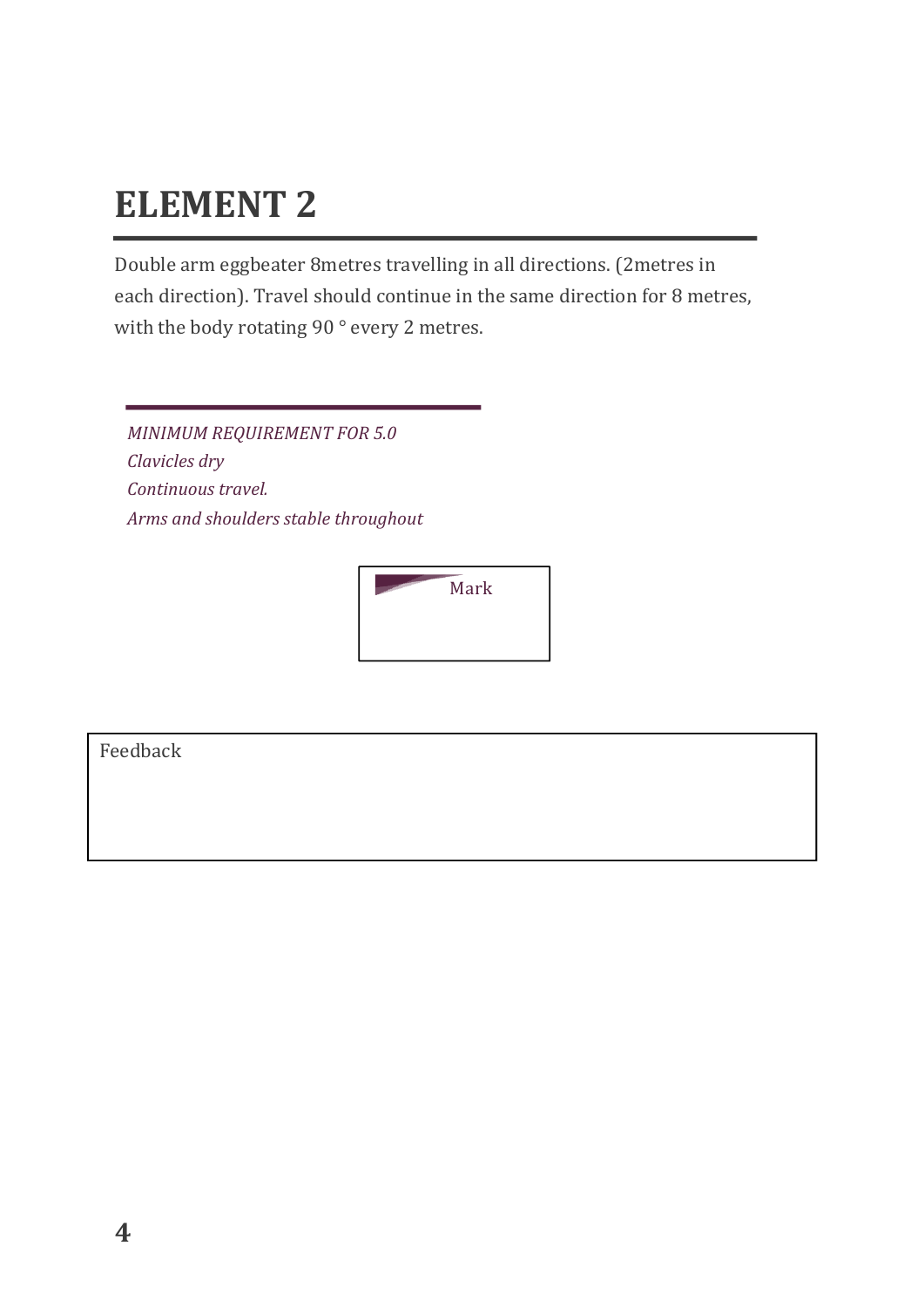2 head first boosts (in quick succession) both with double arms, 1 must contain a twirl.

**MINIMUM REQUIREMENT FOR 5.0** *Hips bones dry on both boosts Arms above shoulder height at the top of each boost Twirl started at the top of chosen boost* 

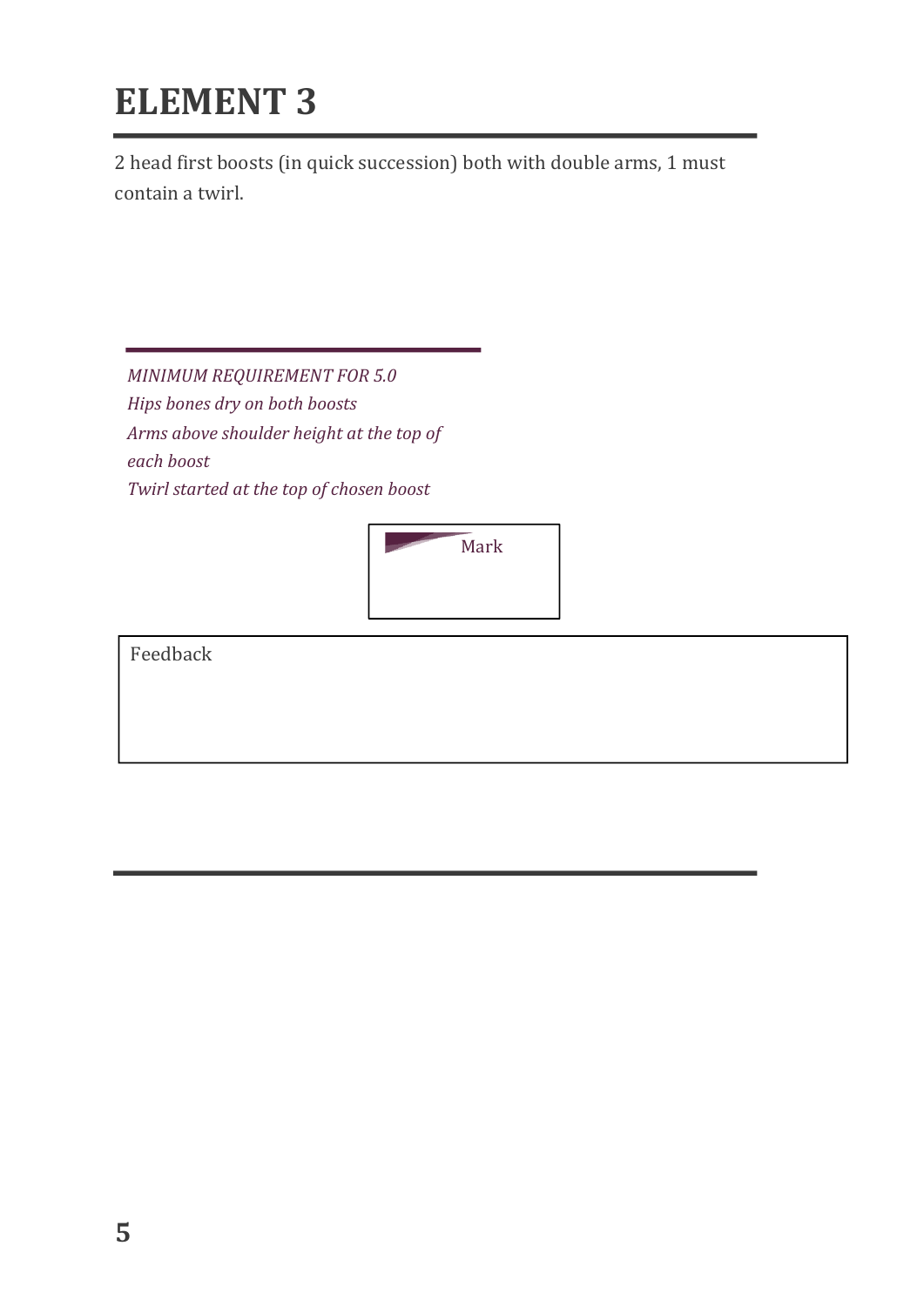5 metres torpedo scull followed by a smooth transition coming out forwards into 5 metres forward double arm eggbeater.

*MINIMUM REQUIREMENT FOR 5.0 Rapid torpedo with effective and accurate sculling Hips* thighs and feet at the surface *Clavicles dry in eggbeater* Shoulders and arms stable in travelling eggbeater.

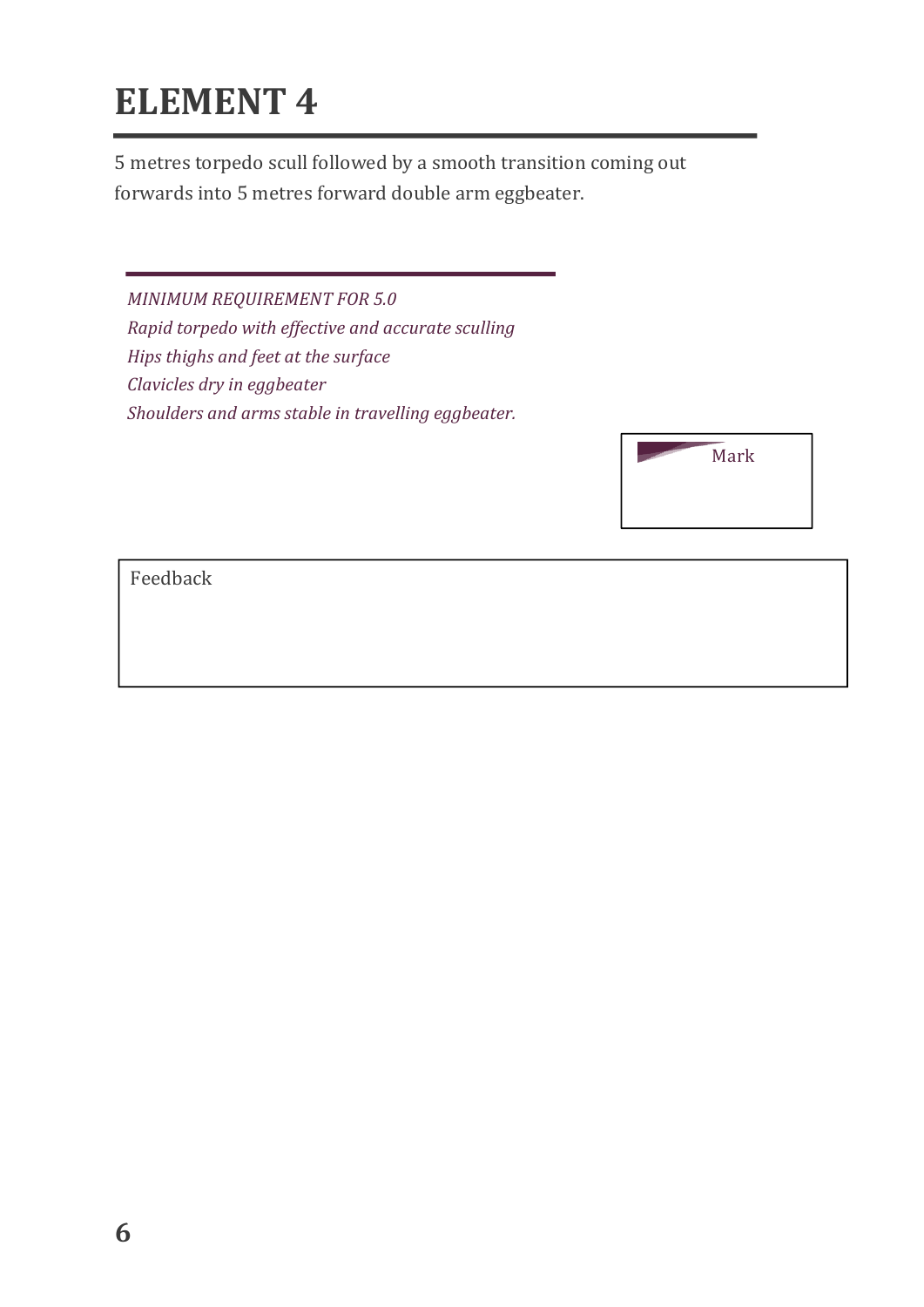Side flutter kick is completed for 5 metres with a rapid transition into Front Pike Position, from this position both legs are simultaneously lifted to form a 180 arc over the surface of the water to a surface arch position. Torpedo scull is executed to exit to a back layout Position. With a smooth transition coming out forwards forwards double arm eggbeater is then completed for 5 metres.

**MINIMUM REQUIREMENT FOR 5.0** *Continuous travel shown Full extension in walkover Top* of knee out through the vertical *Clavicles dry in egg beater* 

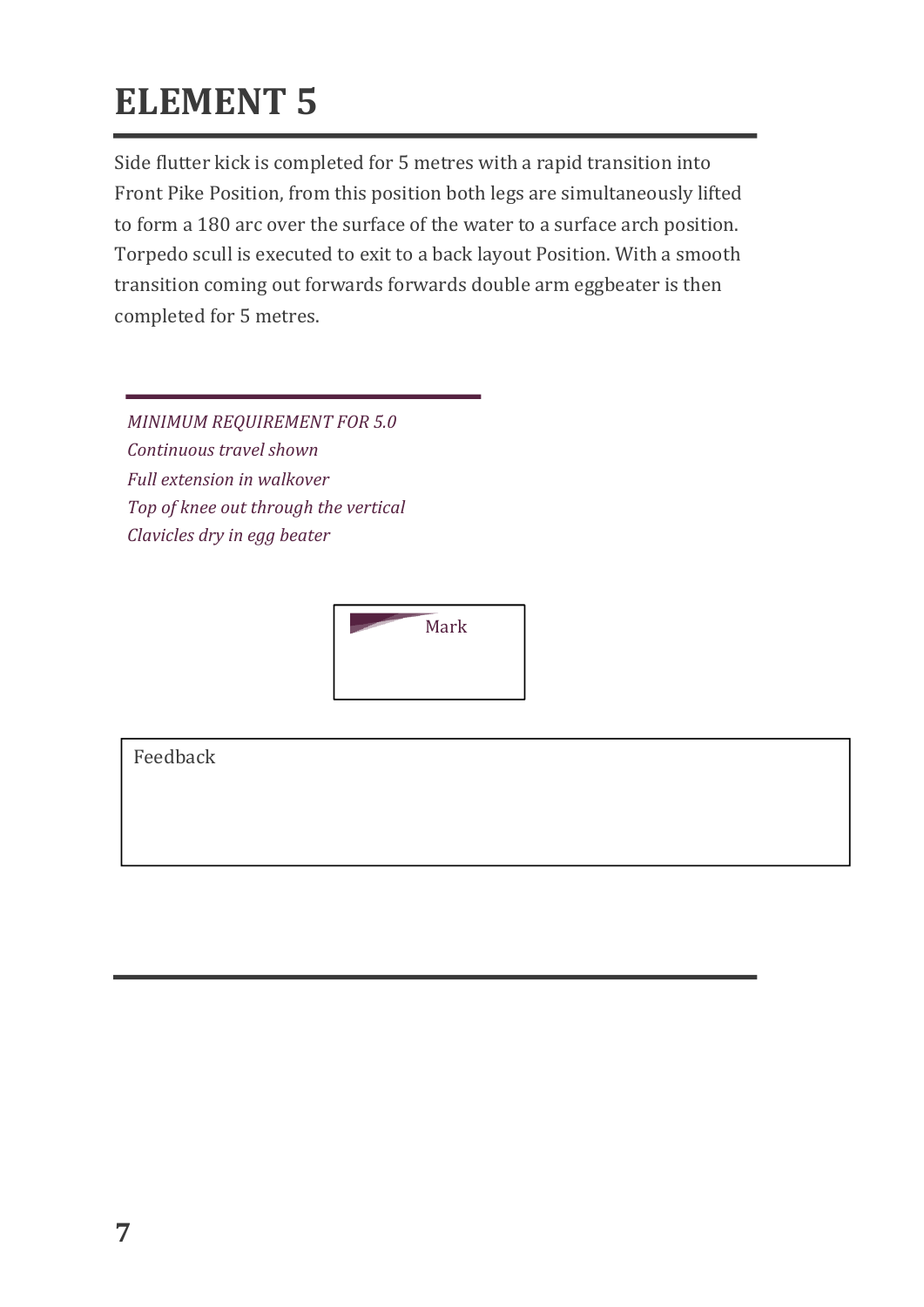Full Twist with legs arched with a minimum of 20  $^{\circ}$  off the vertical axis

*MINIMUM REQUIREMENT FOR 5.0* **Height maintained throughout** *360 degrees completed round a vertical axis Minimum height top of knee in the twist.* 

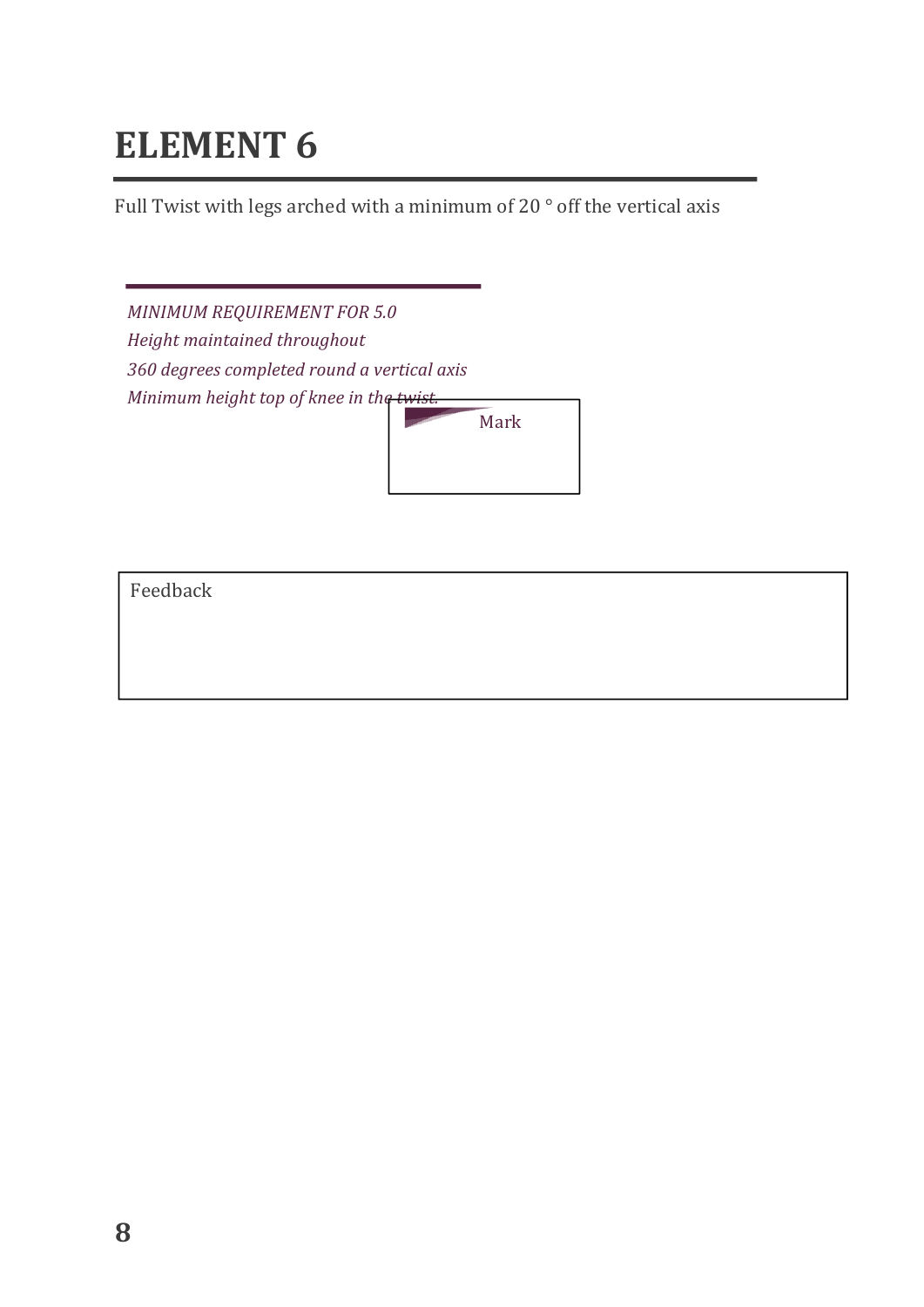Starting in a vertical Position a rapid Combined spin of 360 degrees down and 360 degrees up is executed. Leg position during the spin is optional.

*MINIMUM REQUIREMENT FOR 5.0 Minimum start and end height of top of knee Even spin down Even spin up Vertical position maintained*

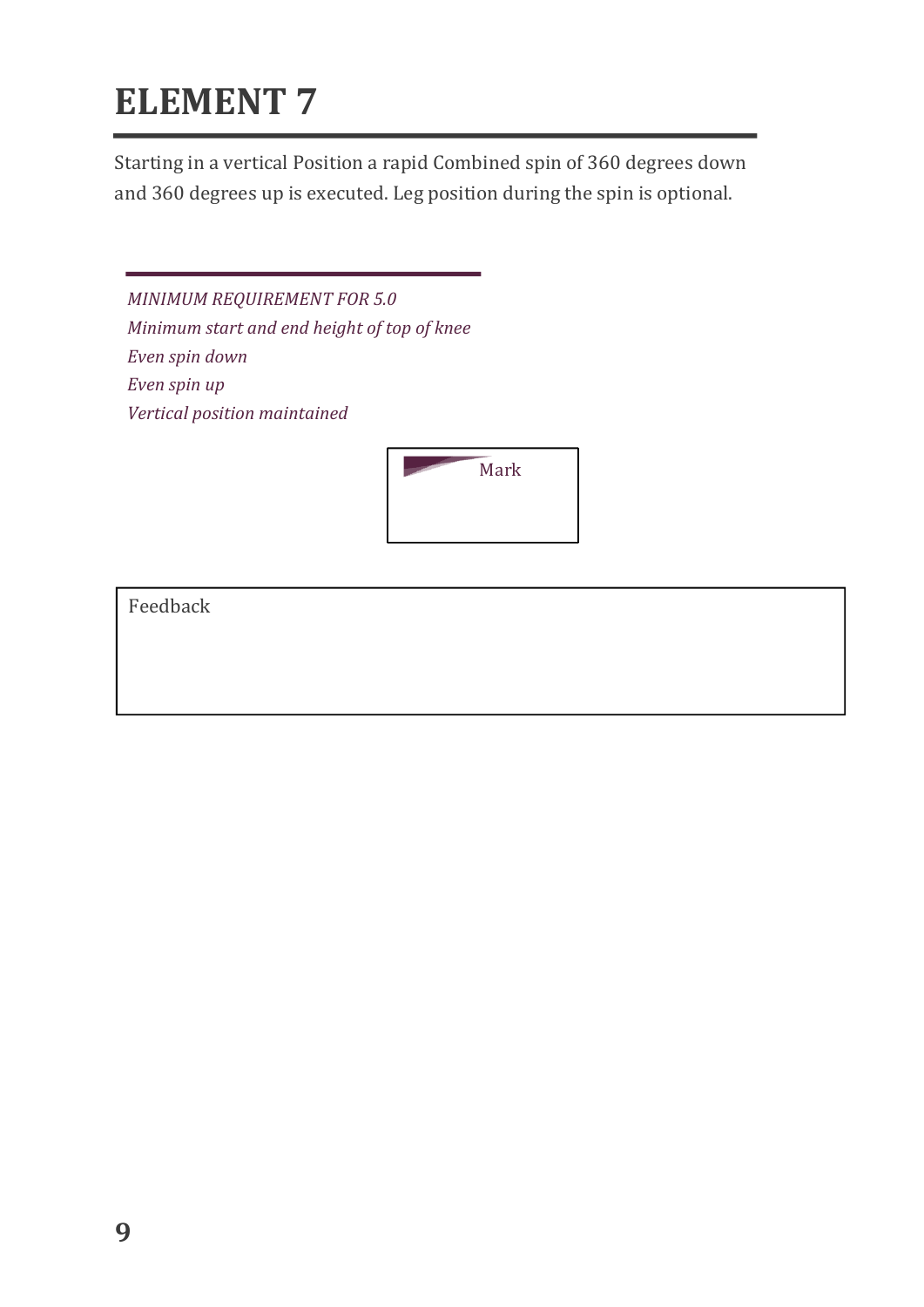From a Fishtail Position, the horizontal leg is lifted to the vertical positon. Both legs lowered rapidly into a pike position, followed by a rapid tuck into Egg beater. Arms are lifted above the water for two counts of  $8$  of double arm egg beater to metronome (160bpm).

**MINIMUM REQUIREMENT FOR 5.0** *Fishtail height mid-thigh* **Vertical position shown clearly** *Egg* beater height clavicles dry *1movement per count in both leg and arm movements*

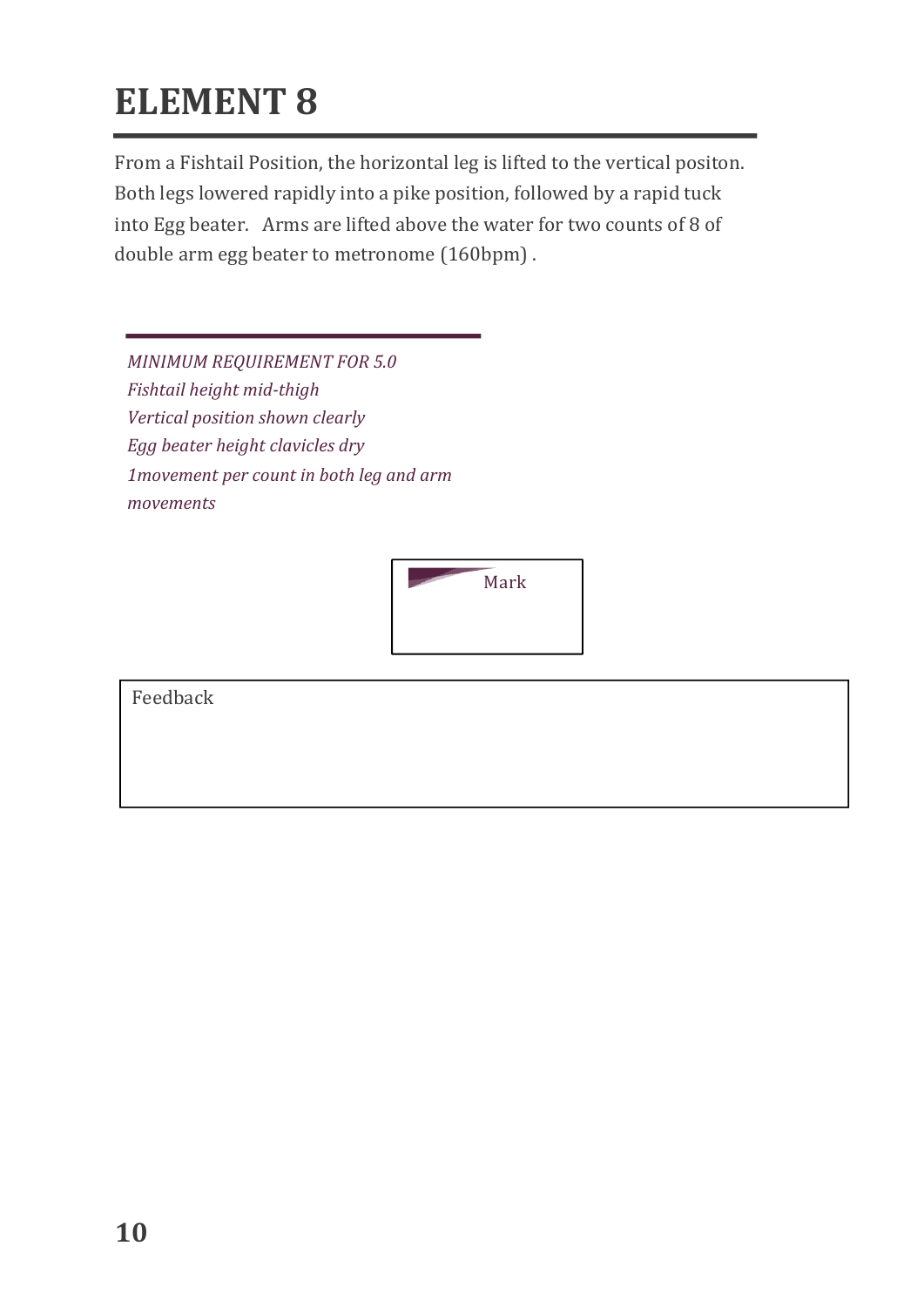Staring in a Table Top Position one leg is extended horizontally as one leg is extended vertically to assume a Fishtail Position. The Horizontal leg is then lifted to a vertical position. A Twirl executed before both legs are lowered to a Table Top Position. Both Legs are extended again to a Vertical Position followed by a rapid descending spin of 360 degrees.

All moments are completed to a metronome (160bpm) 1 count for each move except spin in 4 counts.

**MINIMUM REQUIREMENT FOR 5.0** *Shins dry and together on each table top Minimum top of knee in vertical positions 360 degrees completed in a vertical position*